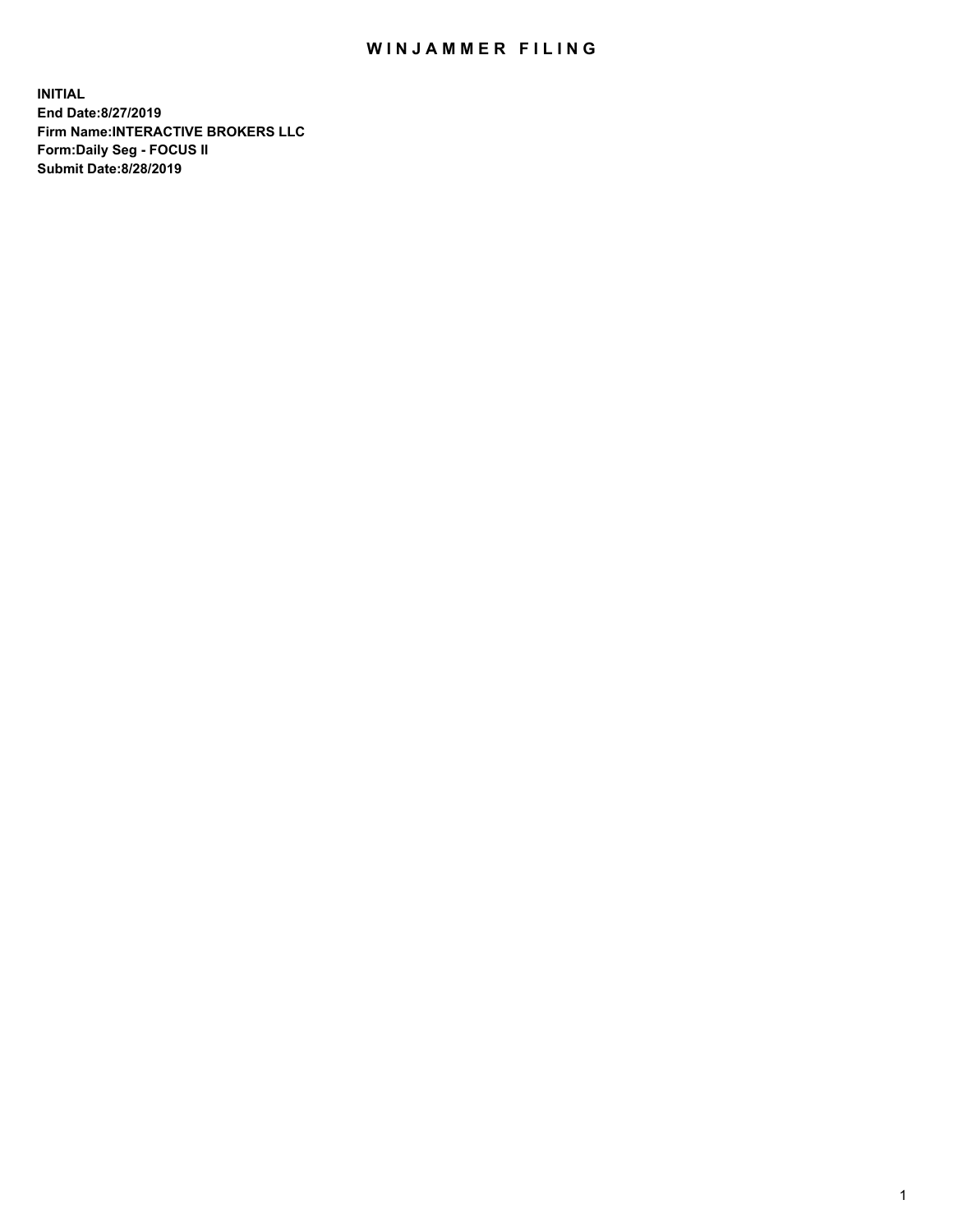**INITIAL End Date:8/27/2019 Firm Name:INTERACTIVE BROKERS LLC Form:Daily Seg - FOCUS II Submit Date:8/28/2019 Daily Segregation - Cover Page**

| Name of Company                                                                                                                                                                                                                                                                                                                | <b>INTERACTIVE BROKERS LLC</b>                                                                  |
|--------------------------------------------------------------------------------------------------------------------------------------------------------------------------------------------------------------------------------------------------------------------------------------------------------------------------------|-------------------------------------------------------------------------------------------------|
| <b>Contact Name</b>                                                                                                                                                                                                                                                                                                            | James Menicucci                                                                                 |
| <b>Contact Phone Number</b>                                                                                                                                                                                                                                                                                                    | 203-618-8085                                                                                    |
| <b>Contact Email Address</b>                                                                                                                                                                                                                                                                                                   | jmenicucci@interactivebrokers.c<br>om                                                           |
| FCM's Customer Segregated Funds Residual Interest Target (choose one):<br>a. Minimum dollar amount: ; or<br>b. Minimum percentage of customer segregated funds required:% ; or<br>c. Dollar amount range between: and; or<br>d. Percentage range of customer segregated funds required between:% and%.                         | $\overline{\mathbf{0}}$<br>$\overline{\mathbf{0}}$<br>155,000,000 245,000,000<br>0 <sub>0</sub> |
| FCM's Customer Secured Amount Funds Residual Interest Target (choose one):<br>a. Minimum dollar amount: ; or<br>b. Minimum percentage of customer secured funds required:% ; or<br>c. Dollar amount range between: and; or<br>d. Percentage range of customer secured funds required between:% and%.                           | $\overline{\mathbf{0}}$<br>0<br>80,000,000 120,000,000<br>0 <sub>0</sub>                        |
| FCM's Cleared Swaps Customer Collateral Residual Interest Target (choose one):<br>a. Minimum dollar amount: ; or<br>b. Minimum percentage of cleared swaps customer collateral required:% ; or<br>c. Dollar amount range between: and; or<br>d. Percentage range of cleared swaps customer collateral required between:% and%. | $\overline{\mathbf{0}}$<br><u>0</u><br>$\underline{0}$ $\underline{0}$<br>00                    |

Attach supporting documents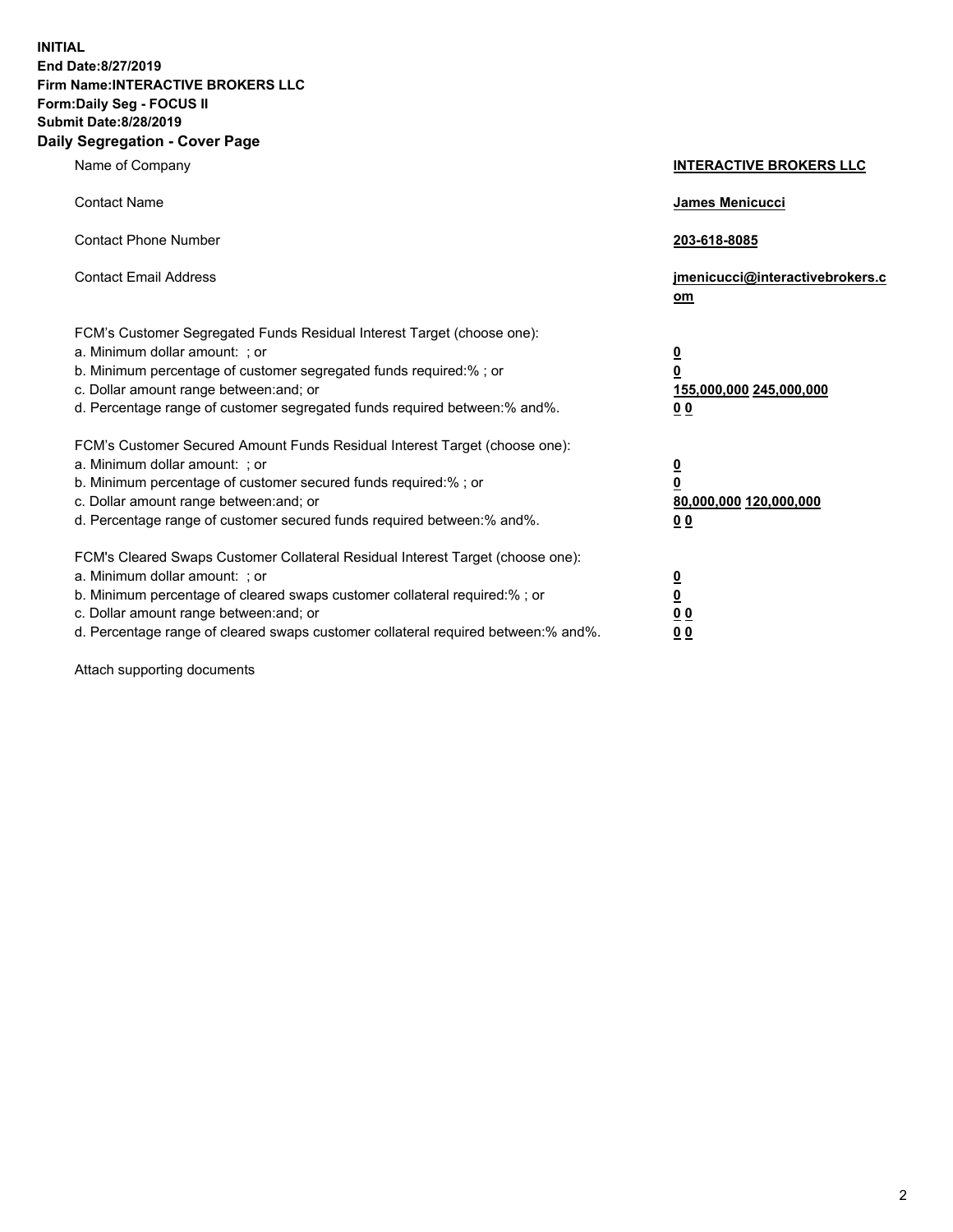## **INITIAL End Date:8/27/2019 Firm Name:INTERACTIVE BROKERS LLC Form:Daily Seg - FOCUS II Submit Date:8/28/2019 Daily Segregation - Secured Amounts**

|     | Daily Jegi egation - Jeculed Alliounts                                                      |                                                      |
|-----|---------------------------------------------------------------------------------------------|------------------------------------------------------|
|     | Foreign Futures and Foreign Options Secured Amounts                                         |                                                      |
|     | Amount required to be set aside pursuant to law, rule or regulation of a foreign            | $0$ [7305]                                           |
|     | government or a rule of a self-regulatory organization authorized thereunder                |                                                      |
| 1.  | Net ledger balance - Foreign Futures and Foreign Option Trading - All Customers             |                                                      |
|     | A. Cash                                                                                     | 493,362,049 [7315]                                   |
|     | B. Securities (at market)                                                                   | 0 [7317]                                             |
| 2.  | Net unrealized profit (loss) in open futures contracts traded on a foreign board of trade   | 10,718,897 [7325]                                    |
| 3.  | Exchange traded options                                                                     |                                                      |
|     | a. Market value of open option contracts purchased on a foreign board of trade              | <b>87,643</b> [7335]                                 |
|     | b. Market value of open contracts granted (sold) on a foreign board of trade                | 41,853 [7337]                                        |
| 4.  | Net equity (deficit) (add lines 1.2. and 3.)                                                | 504,126,736 [7345]                                   |
| 5.  | Account liquidating to a deficit and account with a debit balances - gross amount           | 14,486 [7351]                                        |
|     | Less: amount offset by customer owned securities                                            | 0 [7352] 14,486 [7354]                               |
| 6.  | Amount required to be set aside as the secured amount - Net Liquidating Equity              | 504,141,222 [7355]                                   |
|     | Method (add lines 4 and 5)                                                                  |                                                      |
| 7.  | Greater of amount required to be set aside pursuant to foreign jurisdiction (above) or line | 504,141,222 [7360]                                   |
|     | 6.                                                                                          |                                                      |
|     | FUNDS DEPOSITED IN SEPARATE REGULATION 30.7 ACCOUNTS                                        |                                                      |
| 1.  | Cash in banks                                                                               |                                                      |
|     | A. Banks located in the United States                                                       | 81,477,097 [7500]                                    |
|     | B. Other banks qualified under Regulation 30.7                                              | 0 [7520] 81,477,097 [7530]                           |
| 2.  | Securities                                                                                  |                                                      |
|     | A. In safekeeping with banks located in the United States                                   | 462,195,575 [7540]                                   |
|     | B. In safekeeping with other banks qualified under Regulation 30.7                          | 0 [7560] 462,195,575 [7570]                          |
| 3.  | Equities with registered futures commission merchants                                       |                                                      |
|     | A. Cash                                                                                     | $0$ [7580]                                           |
|     | <b>B.</b> Securities                                                                        | $0$ [7590]                                           |
|     | C. Unrealized gain (loss) on open futures contracts                                         | $0$ [7600]                                           |
|     | D. Value of long option contracts                                                           | $0$ [7610]                                           |
|     | E. Value of short option contracts                                                          | 0 [7615] 0 [7620]                                    |
| 4.  | Amounts held by clearing organizations of foreign boards of trade                           |                                                      |
|     | A. Cash                                                                                     | $0$ [7640]                                           |
|     | <b>B.</b> Securities                                                                        | $0$ [7650]                                           |
|     | C. Amount due to (from) clearing organization - daily variation                             | $0$ [7660]                                           |
|     | D. Value of long option contracts                                                           | $0$ [7670]                                           |
|     | E. Value of short option contracts                                                          | 0 [7675] 0 [7680]                                    |
| 5.  | Amounts held by members of foreign boards of trade                                          |                                                      |
|     | A. Cash                                                                                     | 70,129,748 [7700]                                    |
|     | <b>B.</b> Securities                                                                        | $0$ [7710]                                           |
|     | C. Unrealized gain (loss) on open futures contracts                                         | 10,995,500 [7720]                                    |
|     | D. Value of long option contracts                                                           | 87,643 [7730]                                        |
|     | E. Value of short option contracts                                                          | <mark>-41,853</mark> [7735] <u>81,171,038</u> [7740] |
| 6.  | Amounts with other depositories designated by a foreign board of trade                      | 0 [7760]                                             |
| 7.  | Segregated funds on hand                                                                    | $0$ [7765]                                           |
| 8.  | Total funds in separate section 30.7 accounts                                               | 624,843,710 [7770]                                   |
| 9.  | Excess (deficiency) Set Aside for Secured Amount (subtract line 7 Secured Statement         | 120,702,488 [7380]                                   |
|     | Page 1 from Line 8)                                                                         |                                                      |
| 10. | Management Target Amount for Excess funds in separate section 30.7 accounts                 | 80,000,000 [7780]                                    |
| 11. | Excess (deficiency) funds in separate 30.7 accounts over (under) Management Target          | 40,702,488 [7785]                                    |
|     |                                                                                             |                                                      |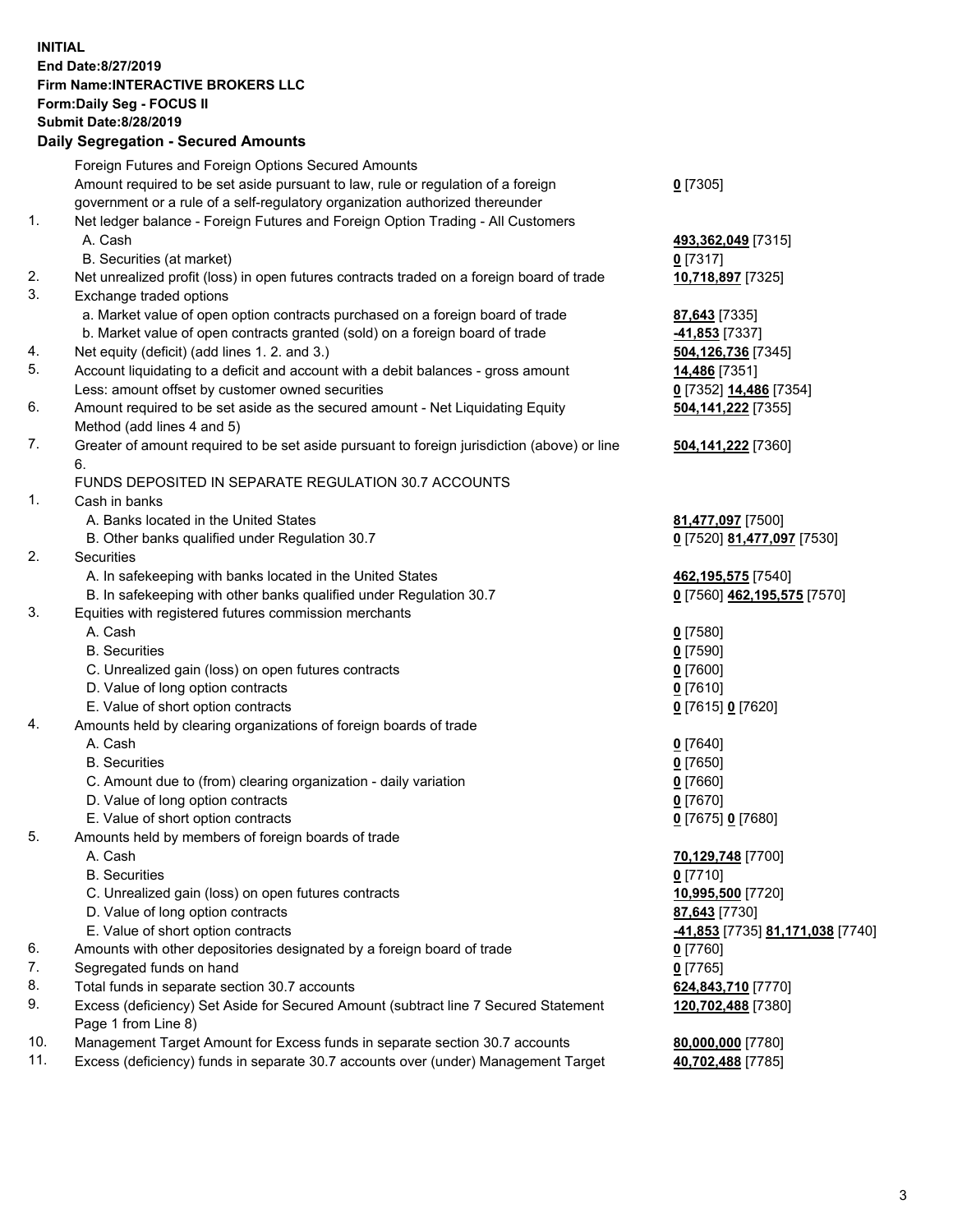**INITIAL End Date:8/27/2019 Firm Name:INTERACTIVE BROKERS LLC Form:Daily Seg - FOCUS II Submit Date:8/28/2019 Daily Segregation - Segregation Statement** SEGREGATION REQUIREMENTS(Section 4d(2) of the CEAct) 1. Net ledger balance A. Cash **4,235,119,283** [7010] B. Securities (at market) **0** [7020] 2. Net unrealized profit (loss) in open futures contracts traded on a contract market **-38,010,804** [7030] 3. Exchange traded options A. Add market value of open option contracts purchased on a contract market **278,434,267** [7032] B. Deduct market value of open option contracts granted (sold) on a contract market **-268,342,089** [7033] 4. Net equity (deficit) (add lines 1, 2 and 3) **4,207,200,657** [7040] 5. Accounts liquidating to a deficit and accounts with debit balances - gross amount **1,224,805** [7045] Less: amount offset by customer securities **0** [7047] **1,224,805** [7050] 6. Amount required to be segregated (add lines 4 and 5) **4,208,425,462** [7060] FUNDS IN SEGREGATED ACCOUNTS 7. Deposited in segregated funds bank accounts A. Cash **1,054,157,642** [7070] B. Securities representing investments of customers' funds (at market) **1,989,669,125** [7080] C. Securities held for particular customers or option customers in lieu of cash (at market) **0** [7090] 8. Margins on deposit with derivatives clearing organizations of contract markets A. Cash **6,846,141** [7100] B. Securities representing investments of customers' funds (at market) **1,336,410,478** [7110] C. Securities held for particular customers or option customers in lieu of cash (at market) **0** [7120] 9. Net settlement from (to) derivatives clearing organizations of contract markets **12,706,078** [7130] 10. Exchange traded options A. Value of open long option contracts **278,274,470** [7132] B. Value of open short option contracts **-268,304,178** [7133] 11. Net equities with other FCMs A. Net liquidating equity **0** [7140] B. Securities representing investments of customers' funds (at market) **0** [7160] C. Securities held for particular customers or option customers in lieu of cash (at market) **0** [7170] 12. Segregated funds on hand **0** [7150] 13. Total amount in segregation (add lines 7 through 12) **4,409,759,756** [7180] 14. Excess (deficiency) funds in segregation (subtract line 6 from line 13) **201,334,294** [7190] 15. Management Target Amount for Excess funds in segregation **155,000,000** [7194]

16. Excess (deficiency) funds in segregation over (under) Management Target Amount Excess

**46,334,294** [7198]